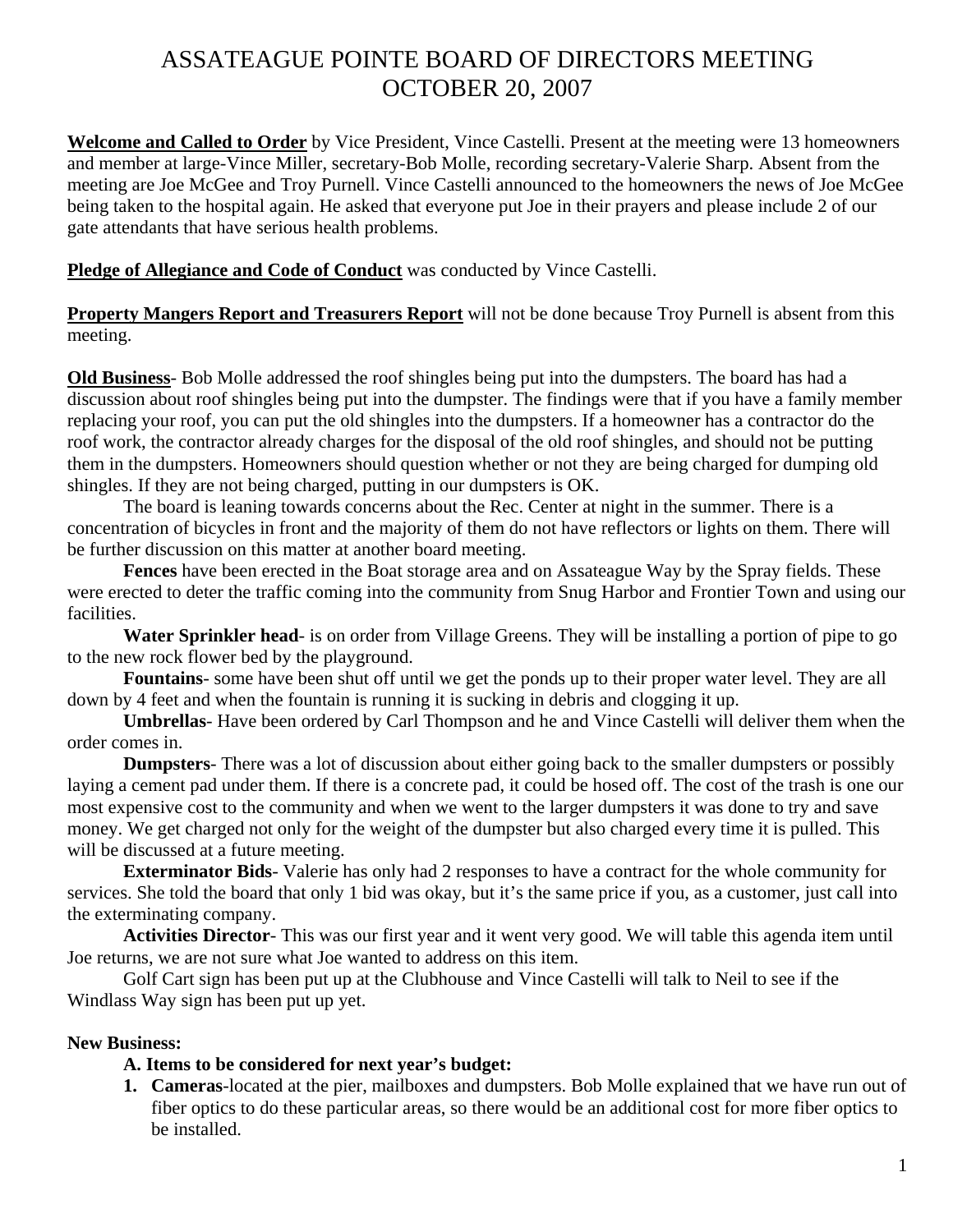- **2. Gate Mechanism** The existing one is the original and we can no longer get replacement parts for this set up. The last time we had a problem we had to have a machine shop make the part that was needed.
	- **B**. **Doors to Bathroom areas** The stall area locks are very hard to grip. This will be tabled until another meeting.

C. **Clubhouse TV**- the TV needs to be replaced. This is the TV used for the Movie Nights in the community. There was a question about needing to get a special cable box for the new high definition TV. It has been explained that if you want the high definition TV that you can get a different, more expensive-per month, cable box, or you can go with the basic cable box and you just would not have the high definition. Elaine Galeone has concerns on the cost of having a TV in the courtesy personnel shack, and is it necessary? Vince Castelli answered her by saying that he worked that late shift for several years and it's not an easy shift to work and we probably could not find someone to work that shift if they did not have the TV to fill in the quiet times in the community. Bob Molle stated that he does not have a problem with them having a TV in the guard shack as long as it doesn't interfere with their job. As long as the camera monitors are being viewed and the gate is being taken care of, and any issue of incidence that is occurring in the community. If the gate personnel are not doing their job, then we should discuss turning the TV off. Elaine Galeone asked why we have to have a person in the gate house at night. Bob explained to her that we are a gated community and we need someone to man the gate 24 hours every day. Vince Miller asked about the Rec. Center TV, not having any buttons to change channels and you can't turn it off or on without a remote.

## **Committee Reports:**

## **A. Boat storage- No report**

**B. Beautification-Carl Thompson** said he planted 4 trees and 2 have died and will call Village Greens for replacements. We will need someone to water trees whenever they are in the community. Bob Molle wanted to thank Carl & Ray Howard for always doing volunteer work in the community and what an excellent job they do. Vince Castelli asked if we still had the water tank that would fit on the back of the pick up truck. Carl said he hadn't seen that for a few years. He didn't know if it was still operational. Vince Castelli said he would talk to Neil and see what happened to it.

**C. Budget- Elaine Galeone** asked about the money market account having only \$701.99 instead of the \$10,000.00. Vince Castelli had talked to Kelly and was told that the money will be in the account in December. We are still are on budget.

**D. ECC- Cathy Ortel –***I***'m really sorry Joe is not here. There is an issue about a homeowner** that is violation again and a decision was tabled until the next meeting. It has been 6 weeks and it's a little embarrassing that we could not go ahead with the violation letter. This particular homeowner had several violations and had a fine imposed. The homeowner completed all the violations that were stated on the original letter. The fine was waived, however each one of the homeowners who had a fine imposed was supposed to pay an administrative fee of \$25.00, which to date has not been paid. This homeowner has several violations and I have had to wait until this board meeting to get the approval to proceed with this next set of violations, and I don't think the fine should be waived this time. **A Motion was made by Bob Molle to let Cathy Ortel proceed with the inspection and send a notice out with the list of the new violations on this particular lot. Vince Miller 2nd the motion and All were in favor.** The annual Spring inspections have to be started April 1<sup>st</sup> of next year. The ECC has to do the inspections earlier because of the time it takes to go thru the process of the fine system if necessary. Vince Castelli said if you start the inspections will the notices be received before Memorial Day. Cathy answered yes. Vince replied that a lot of homeowners do not get down here until the Memorial Day weekend and could get a fine if they do not have weeds pulled or whatever the violation might be. Cathy answered that they have 30 days to respond to the violation or just come down and fix the violation. They can fax or send a letter to the ECC with a date to let us know when the violation will be taken care of. They will not be fined if this is done.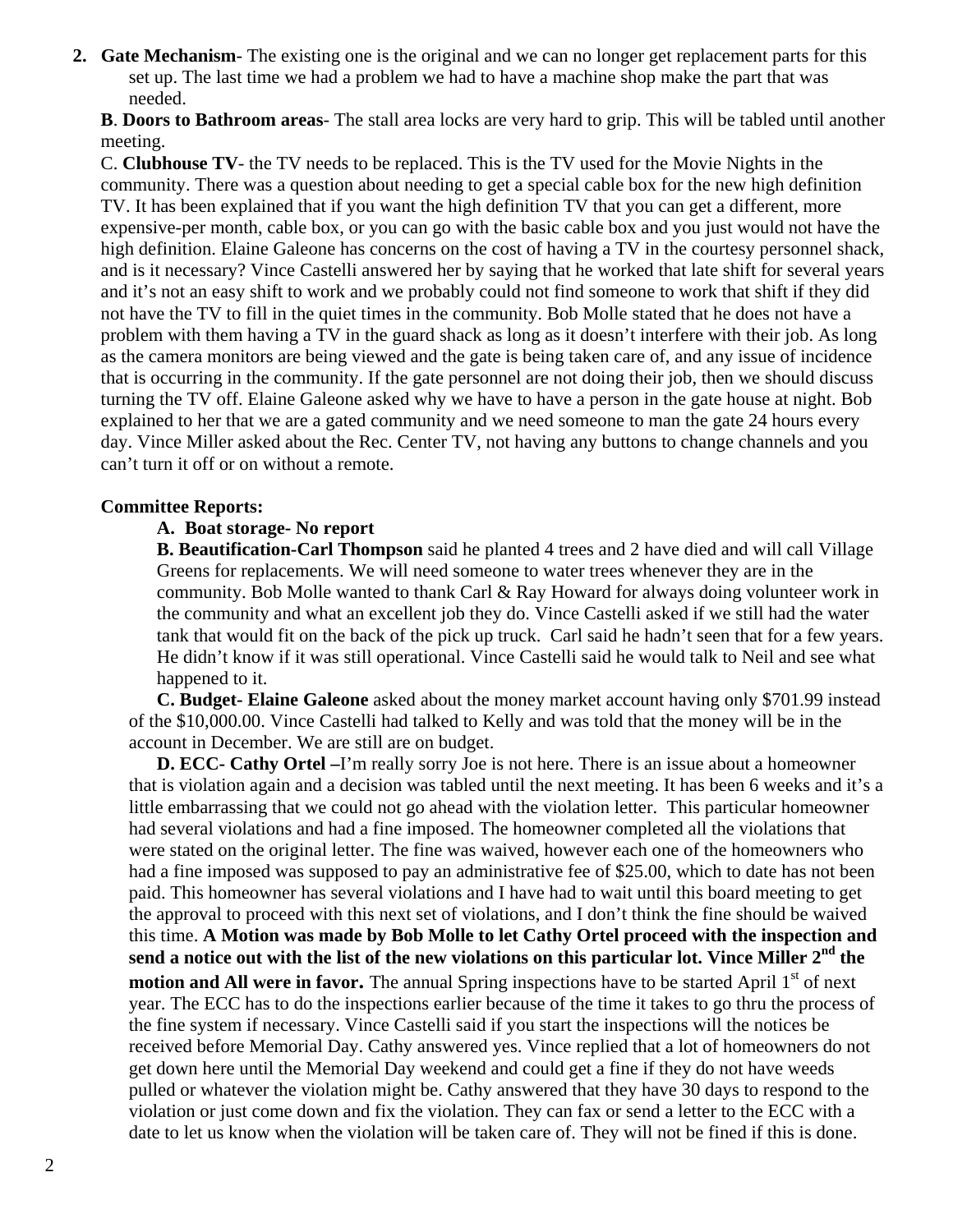Carl Thompson suggested that to wait for the Memorial Day weekend before sending out violation notices. Bob Molle wants a notice put into the newsletter about keeping up with taking care of weeds on a regular basis and painting the vent pipes once a year.

**Cathy Ortel wants to know if Troy, as property Manager, has someone to hire to take care of the violations that were not taken care of by the homeowner. The homeowner would be billed for this and will still have the fine to pay and the administrative fee of \$25.00.** 

**Paddleboats-**Vince Castelli asked when the paddleboats will be removed from the front pond. They will be removed within 2 weeks except for the 2 that are stuck in the mud. The 2 that are stuck are over 1000 pounds, so the grounds crew might have to wait until the water level returns.

**Entertainment-**We need a time for the New Years Eve Party. The Suita's will be at the workers party today, so Valerie will find out the time.

#### **The next meeting is set for December 8, 2007 at 9:00AM at the clubhouse.**

#### **Open Discussion**:

**Carl Thompson-Lot#108** stated that his question was to the whole board. He was concerned that there are 5 board members on the board and in listening to the conversation; the president obviously is not corresponding with any of the board members, because several issues were brought up and they have to wait until the president is back. I feel the president should have corresponded by E-Mail to let the rest of the board know what the president is planning and that these issues be discussed before the meeting with all board members. Bob Molle responded by saying the board discusses a lot of issues via e-mail every day. There are issues brought up that each of us bring up and discuss. Joe, being the president, takes all the information from the e-mail correspondences and correlates the agenda for each meeting. Joe also runs each meeting. It's not that we are disorganized; it was the timing of Joe going in yesterday is the issue. We apologize for the board seeming to be a little disorganized but we did have the agenda and I think we corresponded to the questions we needed to address.

**Cathy Hardesty-Lot#248-** This is concerning the ECC early inspections. Homeowners have time to respond to any ECC violation.

**Cathy Ortel-**Lot#338- When you receive the first notice you have 30 days to respond in writing, with a date for compliance, or fix the violation.

**Carl Thompson-**Lot#108-**Budget Items** to be considered, first there is need for stones around the pond at the clubhouse to secure the area around the edges.  $2<sup>nd</sup>$  is the dumpsters- could we look at a 10 inch thick concrete pad for the first 2 dumpsters, to start with, to sit on and so people could walk to the back of the dumpsters without walking in trash and mud. The other concern I have is about having more that 1 small dumpster. There are ladies and shorter people in the community that can not throw the trash bags up and over into the larger dumpsters. Bob Molle responded by saying that this issue has to come to a head. The board is concerned on the cost of the trash, and decided to put in the larger dumpsters to decrease the cost. This is because it costs so much per pull and then on top of that we are also charged for the weight. With the bigger cans, they are not getting pulled as often as the small cans would be. The problem with having the small cans is that everyone will fill them and then end up putting trash on the side of them again. Bob also stated that the dumpsters are a major issue in the community because of the cost to the association. He said that part of the problem is the renters, but homeowners are the bigger problem. The renters are not told where to put the trash and he has seen white bags in the front of some homes waiting to be picked up and homeowners just put the trash on the side of the dumpster. **Bob said as far as homeowners that rent, the board needs to address and check to make sure that everyone that rents has a lease agreement filed in the office.** This is stated in the blue book and should be enforced. **Carl Thompson's 3rd request is for every committee head to get a copy of the financial report. He** thinks it would be good for all the committee heads to find out what's going on too. Carl was told Financial reports are available upon request at the Front office. **4th is about the TV.** My wife and I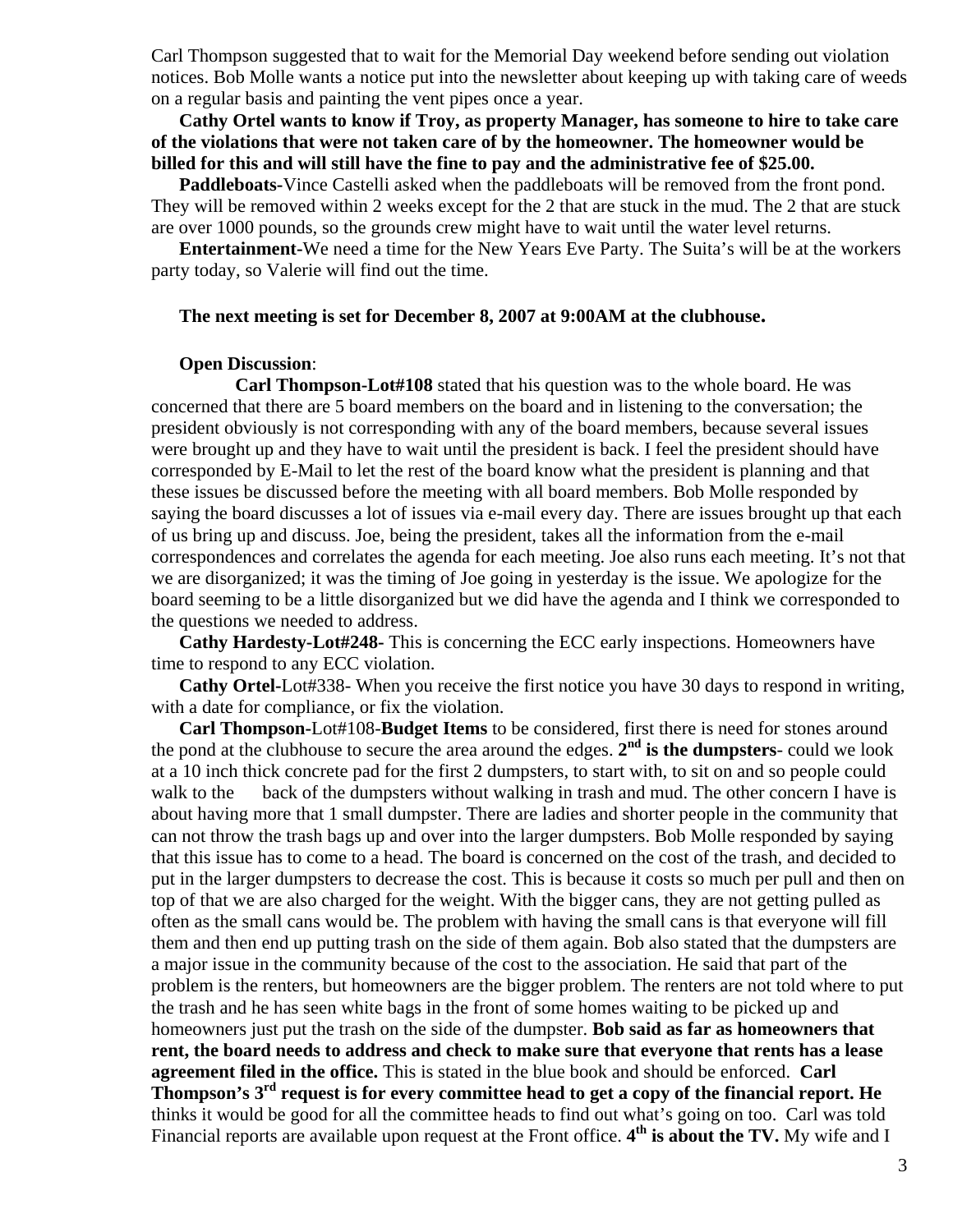just purchased a 42 inch plasma flat screen TV for under \$1000.00. **I think the board needs to allow at least 2-\$4,000.00 in the budget for next year.** Carl's  $5<sup>th</sup>$  request was for the **job descriptions** of the Property Manager, Grounds Crew, gate attendants and our secretary, and every employee that we have and also for every board member. If we do not have these job descriptions, I suggest that each employee be given a job description of what their specific job is. I would also like the Property Managers job description sent to me, as well as the grounds crew, secretary and courtesy personnel. Bob Molle answered him by saying that he had rewritten the courtesy personnel job description this summer. Bob commented that we should have a job description for all of our employees, and he made a note to check to see if on file.

**Elaine Galeone-Lot#447**-She has concerns over legal issues that may arise for the Association over the ECC fines and violations process. She is addressing the homeowner that has several different new violations from the ECC. She referred to the homeowner from the July meeting that told of her Association at home that went thru a law suit and ended up having a special assessment. Elaine was concerned that even if the Association is right, we still might be sued by this homeowner and the whole Association would have to pay for this. I just want the Association to be very careful. Bob Molle said that he did not disagree with her. Bob's next question was, Do we just sit back and do nothing and let the community go to pot? The bottom line on this issue is you can not treat people differently, everyone has to be treated the same. The Association is very uniform in every aspect of the community. Cathy Ortel said all of the fines were levied this year due to compliance from the individual homeowners involved. The process that the ECC has adopted was approved by our legal advisor. We have a process of steps to go thru before an actual fine is incurred and all have a right to appeal to first the ECC and then, if need be to the board of directors.

 **Melanie Dixon**-Lot#20-I agree with putting in the concrete slab for the dumpsters. I think if the dumpsters were put on a concrete slab, if it got smelly and or messy, it could be hosed off. As of right now when you go down there it is very messy and smelly sometimes. In the newsletter could a note be put into it stating the problems we are facing with the dumpsters? Vince Castelli replied that it could be done, but just take a look around to see how many homeowners even show up for a meeting.

**Cathy Hardester**-Lot#248- Can I get a copy of the budget? Bob replied that she could go to the office for a copy. It's a matter of public record.

 **Carl Thompson**-Lot#108- I don't want to see an increase in our homeowner's dues, but I think it is necessary. Troy has mentioned before about the cost of living index, and **I think we need an increase every year of 2% - 3% t**o keep up the community, and meet the cost of living index. We need to have money in place, so we don't have to pay for a special assessment, when a situation comes up. The roads are in need of attention and that's just one item that needs to be on the budget. If we keep trying to cut the budget to the bare bones each year, and we don't do an increase, we might be looking at a special assessment. This year we had a few things that needed attention and we had to borrow from one area to get the work completed. At the end of the year will we be able to match that money that we borrowed.

**Andy Lapinski**-Lot#408-How many renters violate the rules? Bob Molle addressed this issue by saying that this is food for thought, there are a number of people who let their under age children drive a golf cart, there are people who ride around with no numbers on their golf carts, there are a number of people who have no lights on their golf carts, there are a number of people who do not adhere to the rules about young people unattended at the pool. But who is going to police these violations, if not the homeowners? All of us, as homeowners have to police the community. We need people to fill out the complaint forms at the office, it can't be left up to board members to ride around and monitor these violators. Without the help of homeowners we have no proof that a renter is doing something wrong and that the homeowner of the unit can't be held accountable without a complaint form filled out.

**Carl Thompson**-Lot#108-This summer in August my wife and I saw a man that lives on Bayridge Drive letting his 2 little boys drive a golf cart. His wife confronted the man and he told her where to go. He told her that he had been cited before and if she didn't like it, to write him up. She went to the office and filled out the **complaint form.** Carl said "The front office is one area that needs a lot of scrutiny!"